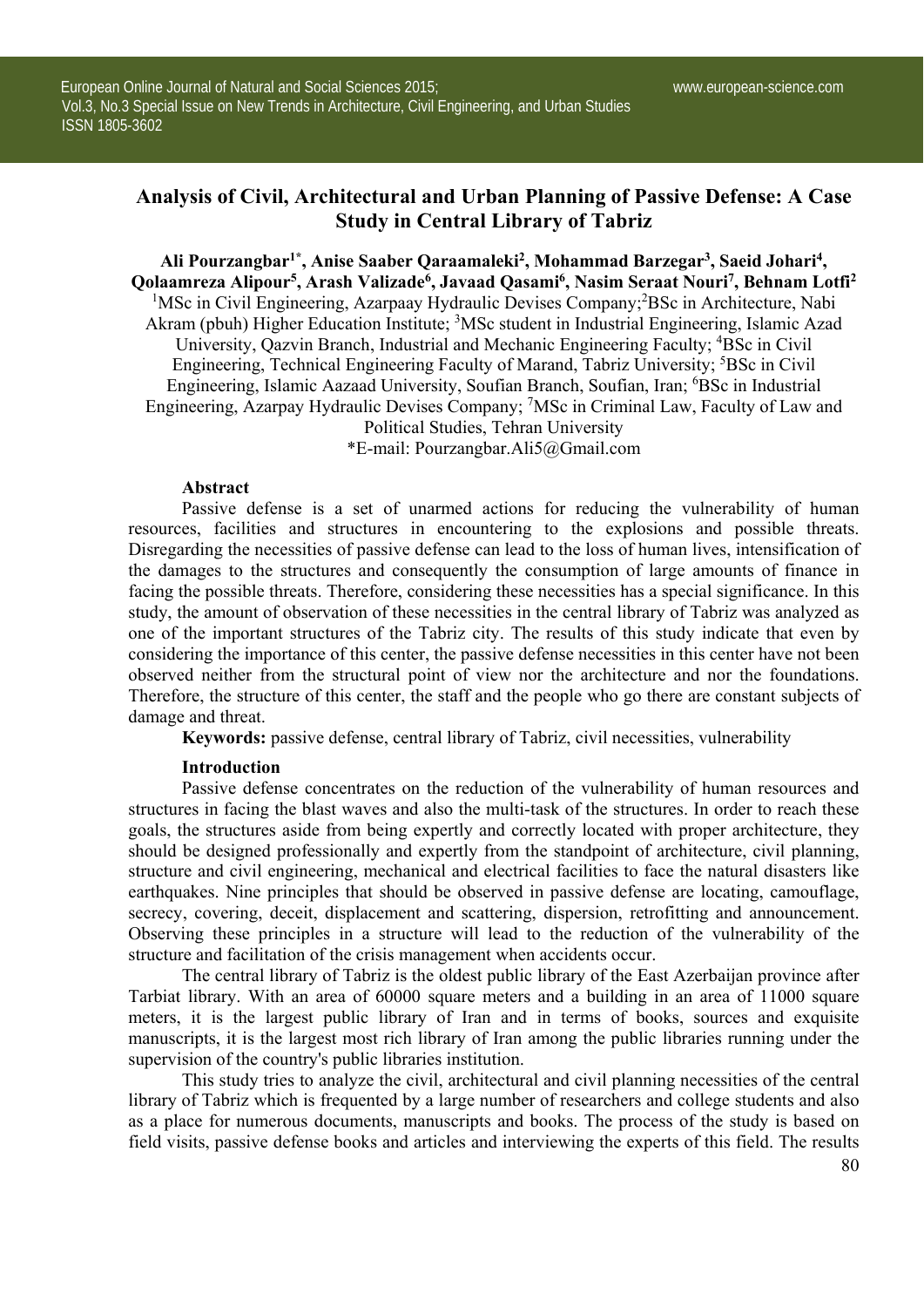of this study indicate that although this center is one of the most important centers of the Tabriz city, yet the necessities of passive defense have not been correctly observed.

#### **Principle of Passive Defense**

The principles of passive defense which were mentioned in the introduction lead to the reduction of vulnerability and facilitation of crisis management. Yet still, some of the national projects in Iran lack these passive defense necessities. For instance, an analysis of Shahid Salimi power plant in Neka in 1998 indicated that although, this center is one of the most sensitive and vital centers of the country, it still is very vulnerable from the standpoint of the factors of passive defense against air strikes and the threats of the enemy. Also, among the incorrect locations of Tabriz can be pointed to the Petrochemicals, Soungoun's copper mine in East Azerbaijan province and other industrial centers in Tabriz and other big cities around the country. Among the correct locating the Pyung Yang subway in North Korea can be mentioned which has special significance for this country at the time of the occurrence of threats and accidents.

As it was mentioned previously, one of the principles of passive defense is to build resistant structures and shelters. Regarding shelters and based on calculations done by the civil defense organization in Switzerland, at the time of the explosion of an atomic bomb with a 20 kilo tons power in the center of the city, if all the people were in the shelters, the number of the causalities will be 24000 deaths and 7000 injuries. While if the same explosion took place when there were no shelters, there would be 70000 deaths.

Therefore, the observation of the principles of passive defense in the national projects that are in studying stage, as they are mentioned in the 21 subject of national construction rules and article 215 of the fifth five years development plan, has special significance. Also, finished projects can be fixed to a large extent through the identification of the items that do not match the principles of passive defense and by spending trivial amounts of finance. Based on this, the amount of the observation of the principals of passive defense in the central library of Tabriz as one of the most important capital and sheltering centers for the people has been studied and matching and nonmatching items with the principals of the passive defense have been mentioned.

### **Necessities of Passive Defense in Central Library of Tabriz**

In this part, the structural and space system, mechanical and electrical facilities, architecture and civil planning of the central library of Tabriz are analyzed from the standpoint of passive defense.

### *Structural system, partitions and segregating elements, exterior look and the ceiling of the central library of Tabriz*

According to the notions of passive defense and the 21st subject of national construction rules and also based on the studies, it has been indicated that a building with concrete skeleton have the highest amount of coordination with the goals of the passive defense and also the highest resistance toward blast waves. Also, the kind of the exterior walls that are resilient against blast waves is cement, clay and concrete. Although, the facade of the building should be made of composite, cement or marble in order to decrease the effects of blast waves and to confront fire incidents, it is not proper and it does not match the principles of passive defense because of the lack of flexibility and proper lifting of the debris. The proper ceiling system for passive defense is block joist and reinforced concrete slab. In order to the important structures to have a camouflage designing, it is better to use green ceilings that are also efficient in terms of energy. In non-carrying septum the elements like walls, ceiling and false floors, cutting material such as glass and heavy tools should not be used in the ceiling.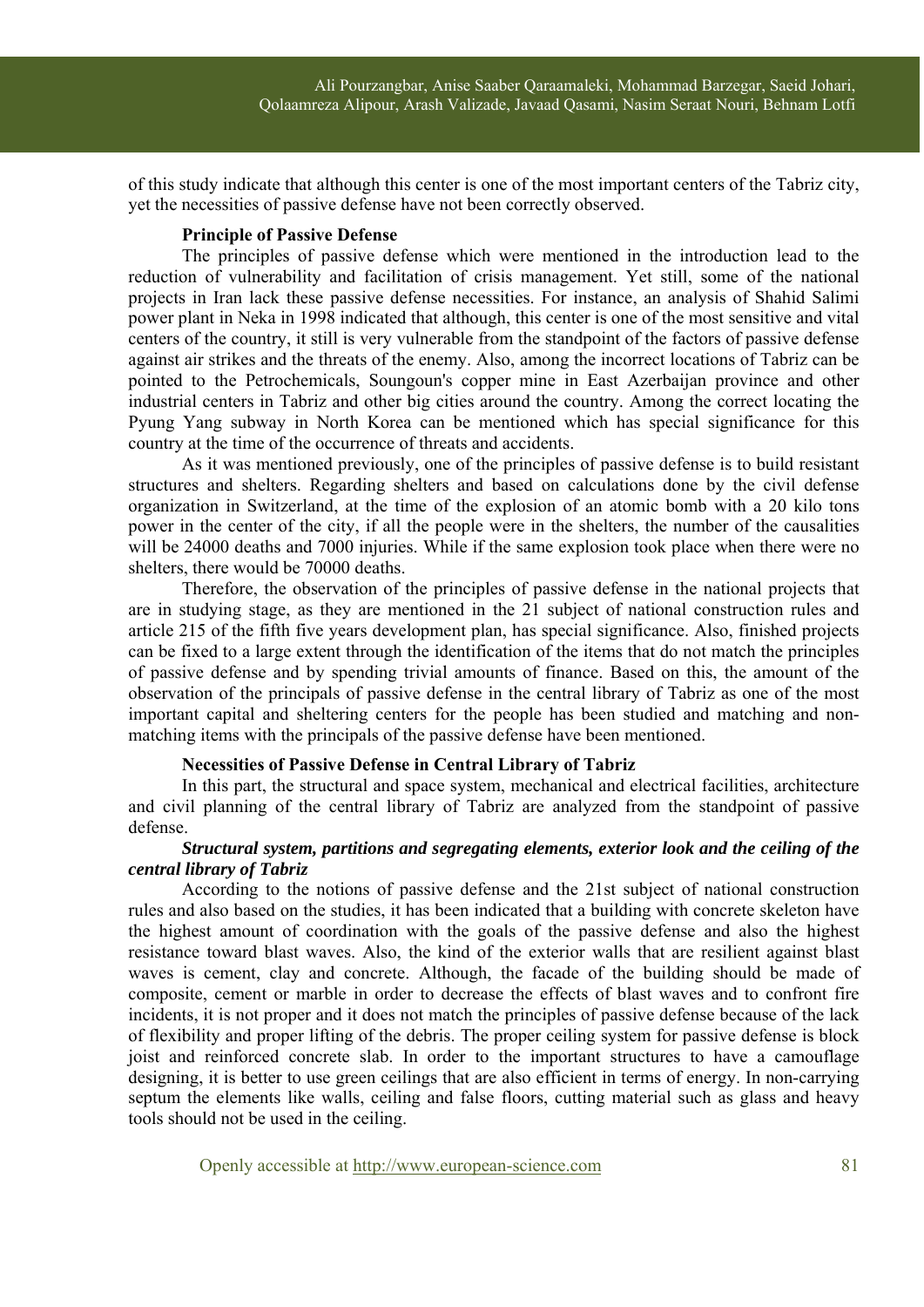The structural system of the central library of Tabriz is in the form of a concrete skeleton and is in a flexural pane type. Also, the ceiling of this center is done in the reinforced concrete slab form and in most parts it is covered with yarn false ceiling (Figures 1 and 2). As it is shown in figure 7, this center's ceiling is done in a concrete slab type and the ceiling is yarn false ceiling and added to its lightness and capability it has fast execution and resistance against fire and a good space for the mechanical facilities and sound systems and the exterior walls of this building are from marble. Also in figure 3, the exterior plan of the central library building is shown which is made of marble and although, it has proper resilience against blast waves and fires, as its debris can not be lifted quickly and its restoration capability is not very desirable in terms of passive defense.



**Figure 1. Site plan and the third volume of the central library of Tabriz** 



**Figure 2. First floor plan of the central library of Tabriz** 

The type of the exterior walls in this center is clay block walls which are proper from the view point of passive defense. Also, in this center, glass elements are used for segregating the spaces in the study room, the internet space, registration room and some other partitions which are not in coordination with passive defense (Figure 4).

In the entrance of this center chandeliers and a big clock are hanged from the ceiling which lacks the necessities of passive defense. Also, according to the necessities of passive defense, it is better to use a few internal decorations and added elements as much as possible or in case of using internal decorations like statues they should be constrained in the best possible way. In this center, it seems that these items are not observed correctly (Figure 5).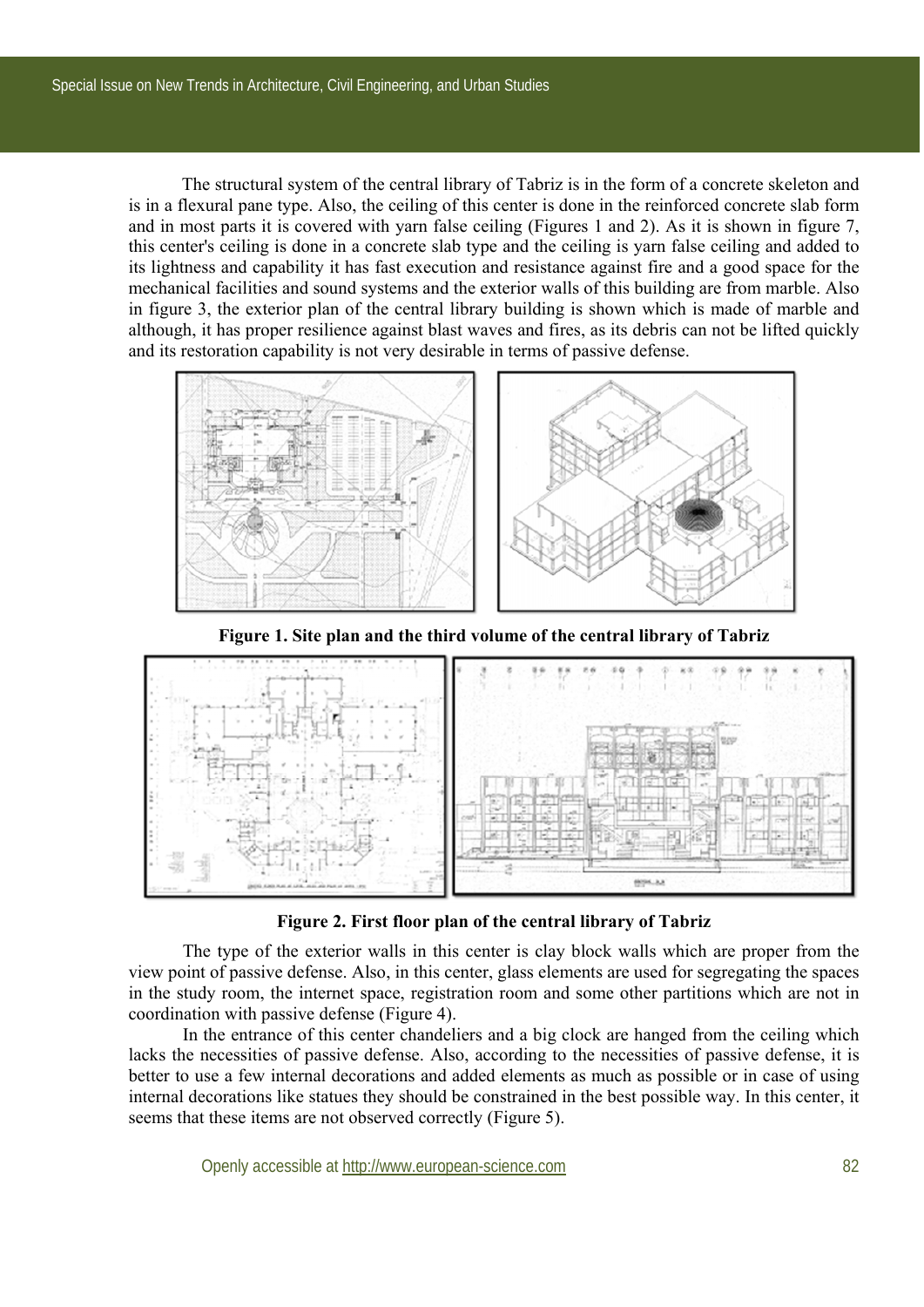Ali Pourzangbar, Anise Saaber Qaraamaleki, Mohammad Barzegar, Saeid Johari, Qolaamreza Alipour, Arash Valizade, Javaad Qasami, Nasim Seraat Nouri, Behnam Lotfi



**Figure 3. The type of the false ceiling and appearance of the exterior walls of the central library of Tabriz**



**Figure 4. Segregating the internal spaces by using glass elements in the central library of Tabriz** 



**Figure 5. The utilization of hanging elements and unconstrained internal decorations in the internal space of the central library of Tabriz** 

## **The Architecture of the Central Library of Tabriz**

From the view point of passive defense, the desired form of architecture is in a way that it has the least amount of resilience against blast waves. Based on this, if the form of the building to be conical or semicircular, it is the most desired form and if it to be cubical, it is the most uncoordinated form from the view point of passive defense (Figure 6). The central library has polygenic and cubic forms that are not proper from the standpoint of passive defense (Figure 7). Added to this, the structural form in some parts has steep angles and in these spaces the blast waves have the ability to intensify (Figure 7).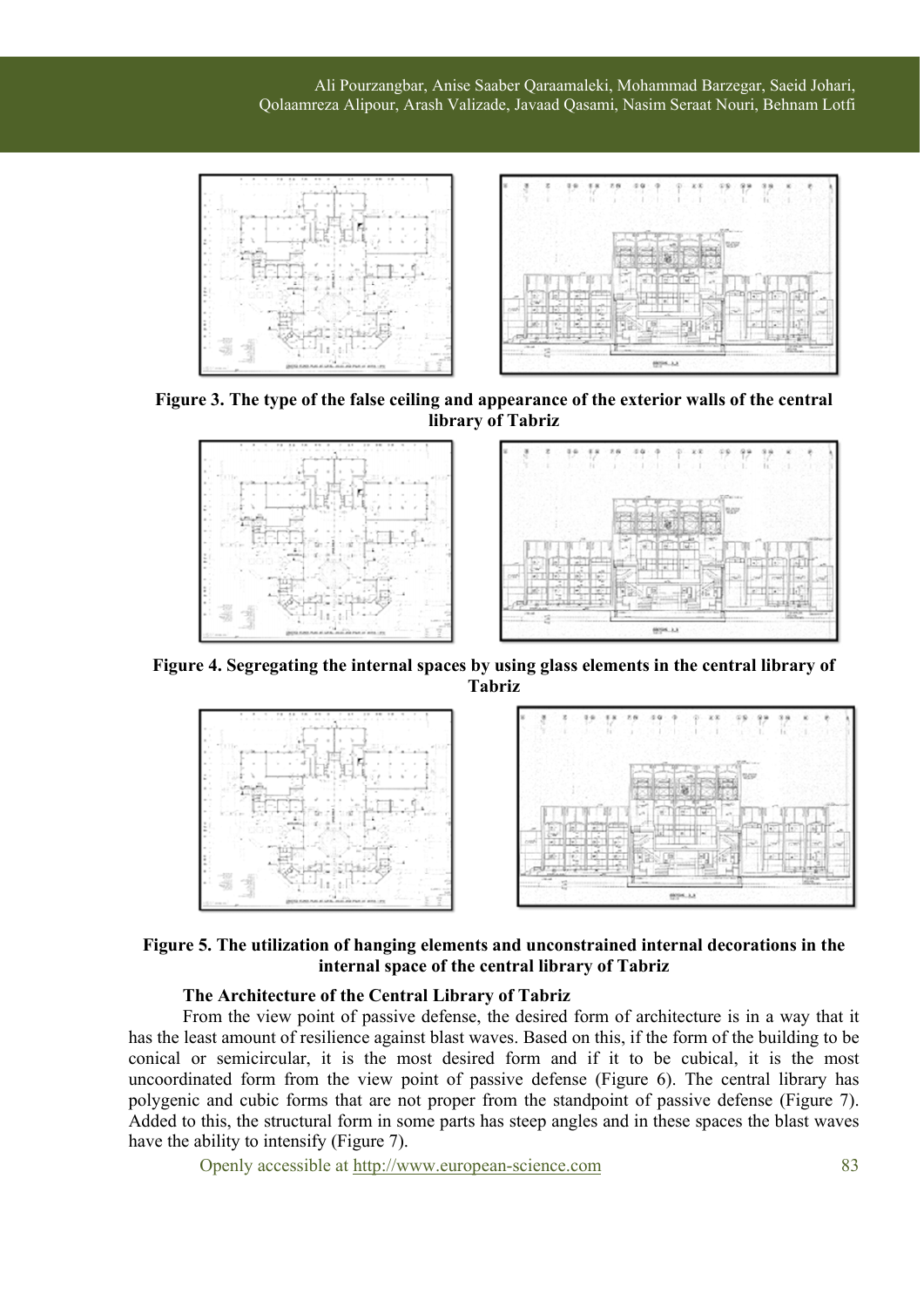

**Figure 6. Types of forms of building foundation** 

The flat ceiling is the most coordinated ceiling with the principles of passive defense, especially if it has had a greenery cover. Added to the principles of camouflage, the subject of energy and the reduction of air pollution will also be considered. In general, as much as the building's plan to be symmetric and without broaches or projections, because of the higher transportation of blast waves and the proper aerodynamic functions, it has more coordination with the principles of passive defense. The central library building has a flat form with an broach exterior in the height of the building which is not desirable from the standpoint of passive defense because of the way it makes the building less aerodynamic and attracts more of the energy from the blast waves even if the amount of these broaches to be trivial (Figure 8).

If the shape and form of the exterior of the building were concave, it had more ability in transforming the blast waves and consequently there will be the least damage to the structure. Also, as much as the building extends more in the ground next to it, there will be less damage caused by explosions because the intensity of the blast wave will give less damage on the building and it will have more coordination with the goals of passive defense. Therefore, it is better to use structures that have few dimensions that are stapled on the ground but are higher and their sensitive parts are located in the underground floors.



**Figure 7. The windward and blast wave intensifier angles in the plan for the central library of Tabriz**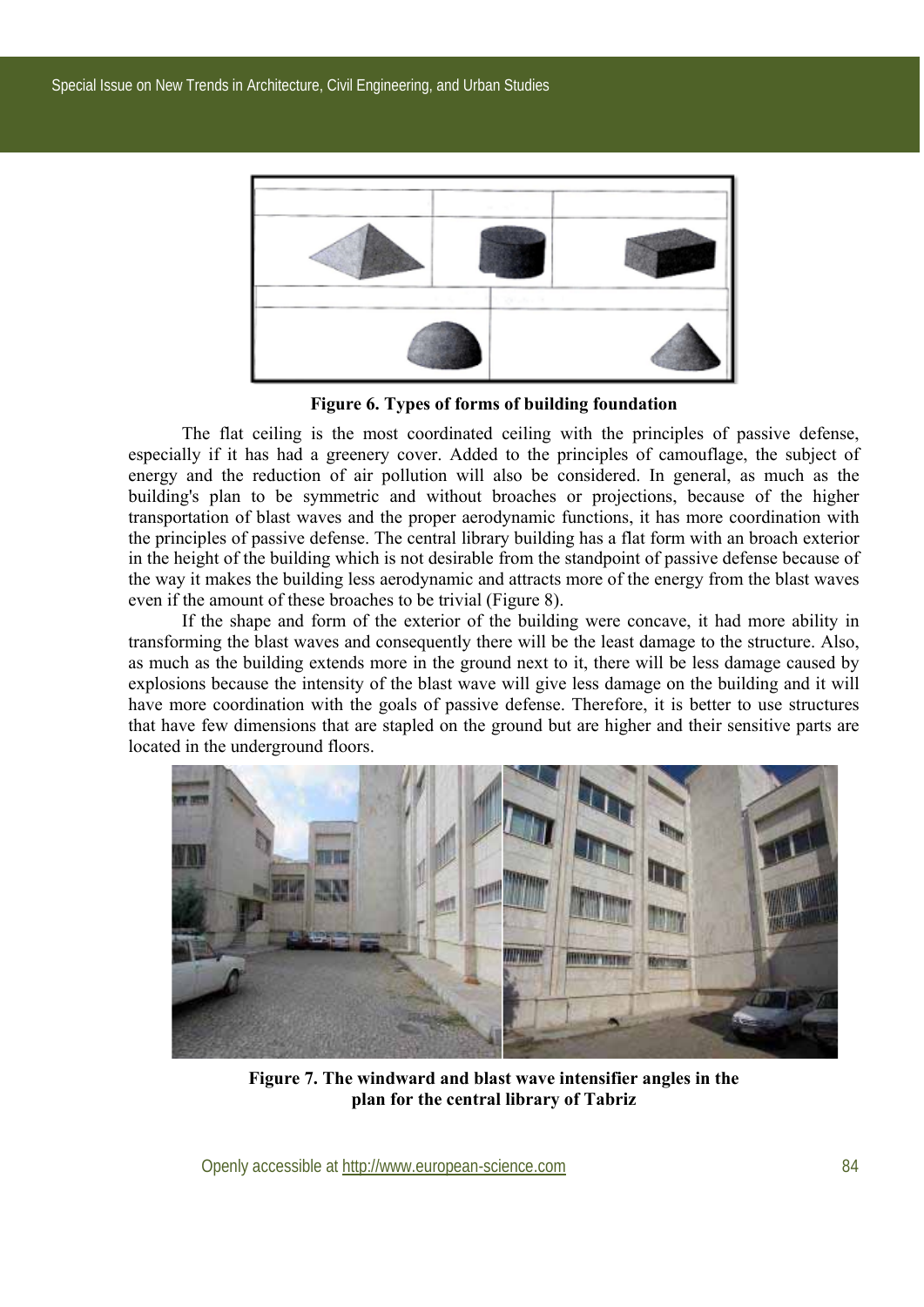![](_page_5_Picture_1.jpeg)

**Figure 8. The bleach in the height of the building of the central library of Tabriz** 

According to the necessities of the 21st subject of national construction rules and the principles of passive defense in the designing of operable and windows, it is suggested to use small pieces of glass instead of bigger and seamless pieces of glass. Also, the doors should be opened outwardly and it is better to use balconies and the windows to be located inwardly with a little distance from the surface of the wall so that, they would prevent glasses from being thrown to the outside (Figure 9).

![](_page_5_Figure_4.jpeg)

**Figure 9. The utilization of balconies or terraces to prevent the throwing of small pieces of glass to the outside space**

Although, a balcony is used in the study room of this center and this space can confine the effects resulted from the throwing of pieces of glass, most of these parts have no space for confining the little pieces of glass thrown by blast waves. Added to this, according to the principles of passive defense, it is better for the operable to be dispersed and small while the operable in this center is compressed and large (Figure 10 A). Also, this center has three entrances and only the main entrance's doors can be opened from both sides (Figure 10 B).

It is better to locate operable in the depth of the wall and it is more desirable that the openers' place to be vertical. Also, according to the necessities of passive defense, it is better the lights to come from the ceiling or at least from one of the vertical openers (Figure 11). In this center, the openers are horizontal and the lights also come through the windows located in the higher third of the wall or in the middle, even in the study room of this center which is not in coordination with the goals of passive defense.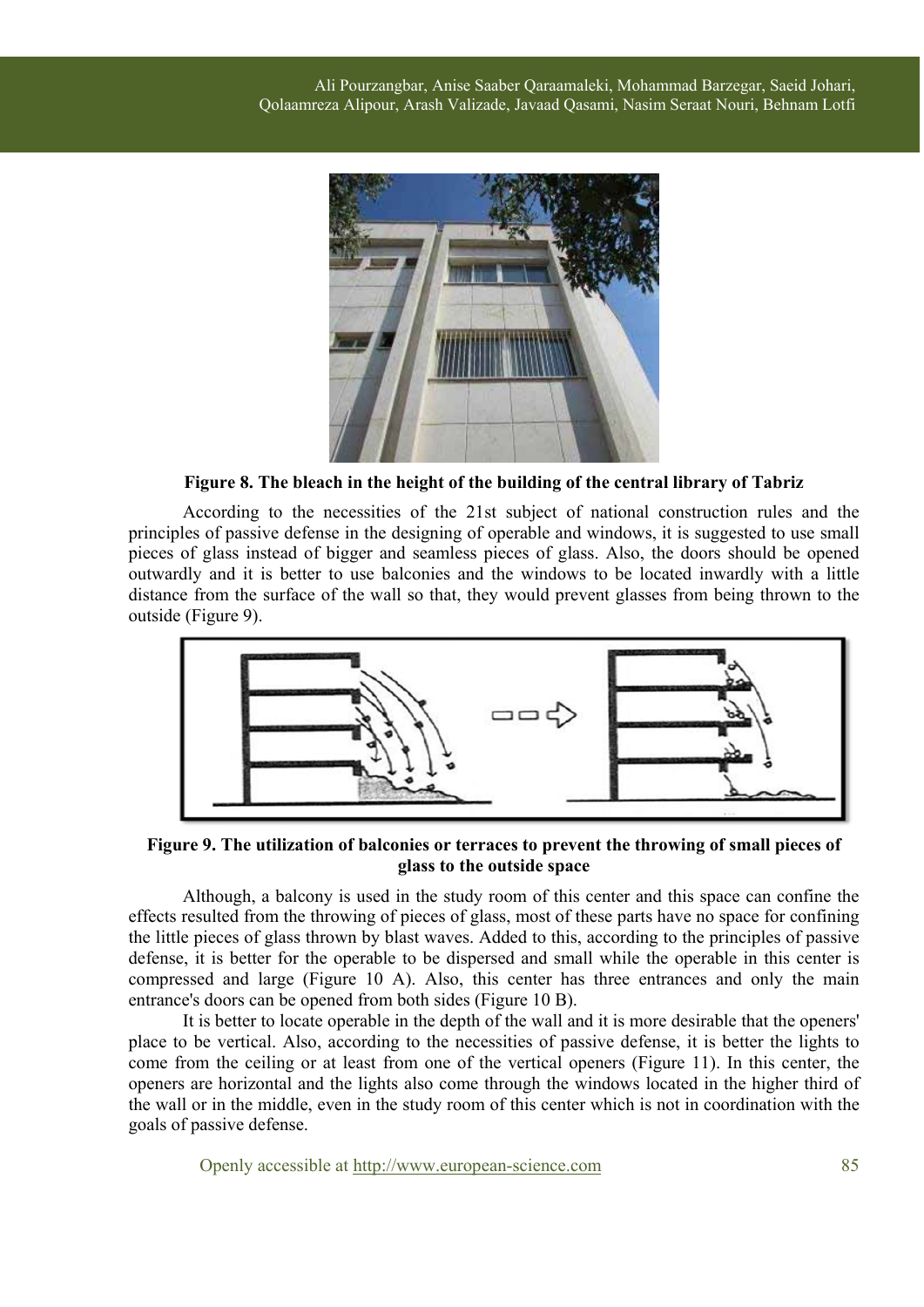![](_page_6_Picture_1.jpeg)

**Figure 10 A. The lack of enough space for confining the little pieces of glass Figure 10 B. The main entrance of the central library of Tabriz**

![](_page_6_Figure_3.jpeg)

**Figure 11. Different kinds of locations for the openers and lighting in coordination with the principles of passive defense**

![](_page_6_Picture_5.jpeg)

**Figure 12. The lighting method in the study room of the central library of Tabriz**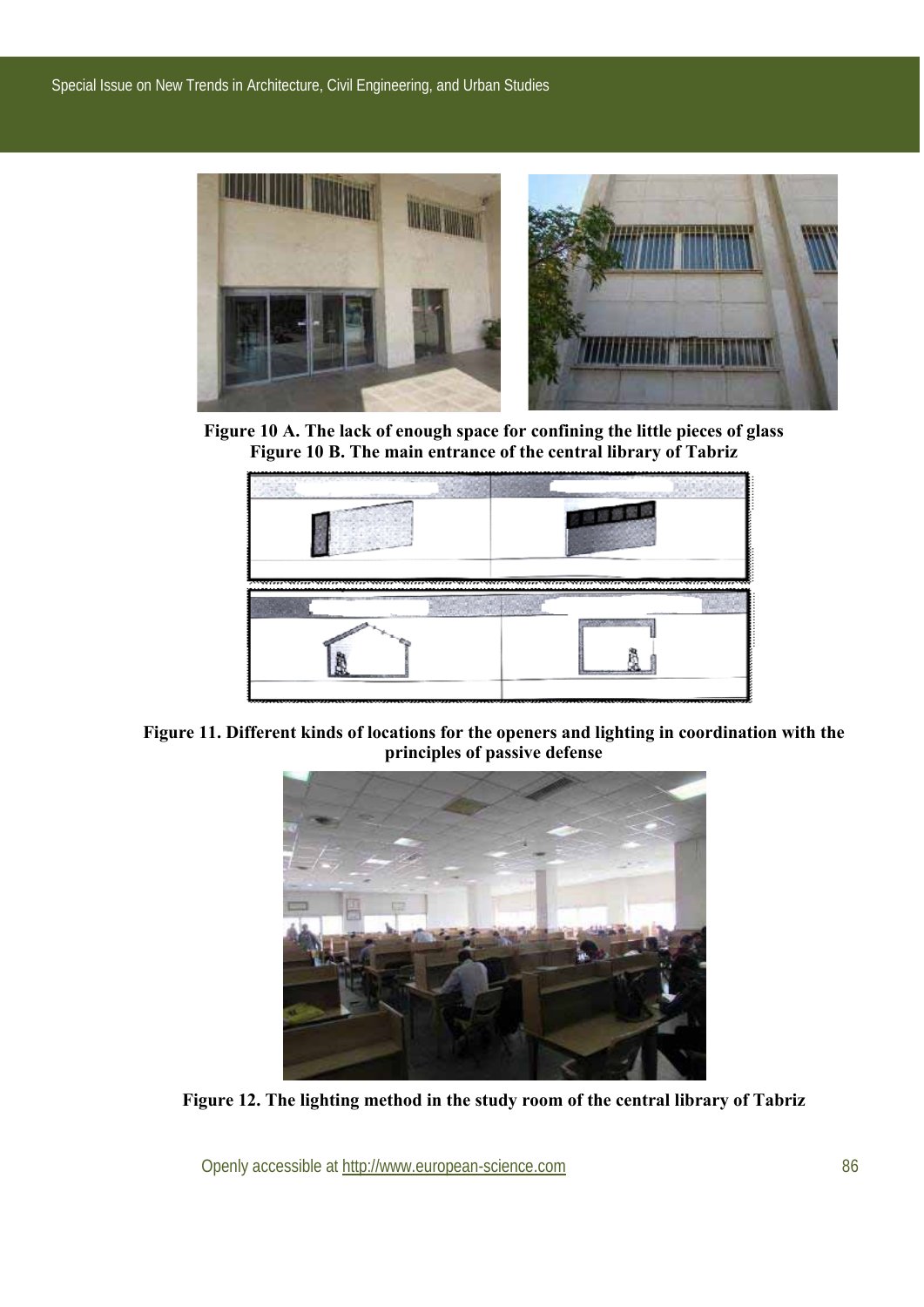According to the necessities of subject 21 from the national rules of construction for preventing the intensification of the effects of the blast waves and creating suction in the space, the designing of spaces with linear plans like long and straight corridors should be avoided. However, the entrance of the central library of Tabriz has a potential space for the penetration of blast waves (Figure 9). Other parts of this center are located in corridors and the way they are put can be in coordination with the principles of passive defense (Figure 17).

Based on the definition of safe space, it is all or parts of a building with multiple functions that through preparations provides the safety and the lives of people in face of threats in the times of peace, and it has conditions like resilience in face of explosions, ease of access to the exits and small entrances. Unfortunately, there is no safe space in this center and there is only one part which has armed concrete walls in which manuscripts are kept and it does not have the capability to hold the public if needed. Therefore, it can be said that although, the central library of Tabriz is the place where several people frequent and work in and with multiple functions in the time of the occurrence of accidents, it lacks the safe space for sheltering in the times of danger.

![](_page_7_Figure_3.jpeg)

**Figure 13. The way to design internal spaces for reducing the effects of the blast wave** 

From the necessities of passive defense is that added elements should be confined in the possible best way. Whereas in this center, added to the hanging elements from the ceiling, there are also statues that lack enough confinement and book shelves and this may be a threat to the staff at the time of earth quakes and accidents (Figure 14). It was advised that the shelves in this center be chosen in the form of connected shelves so that, they can be saved from the risk of fire and also have enough resilience in the face of the movements of their sides and do not collapse. In figure 15 a staple of these shelves is that how they have proper use for keeping documents and also proper side for confinement. The elevator in this building has no capability for fire extinguishing and smoke depletion and is actually useless in times of crisis and danger (Figure 15).

![](_page_7_Picture_6.jpeg)

**Figure 14. The unconfined shelves in the central library of Tabriz**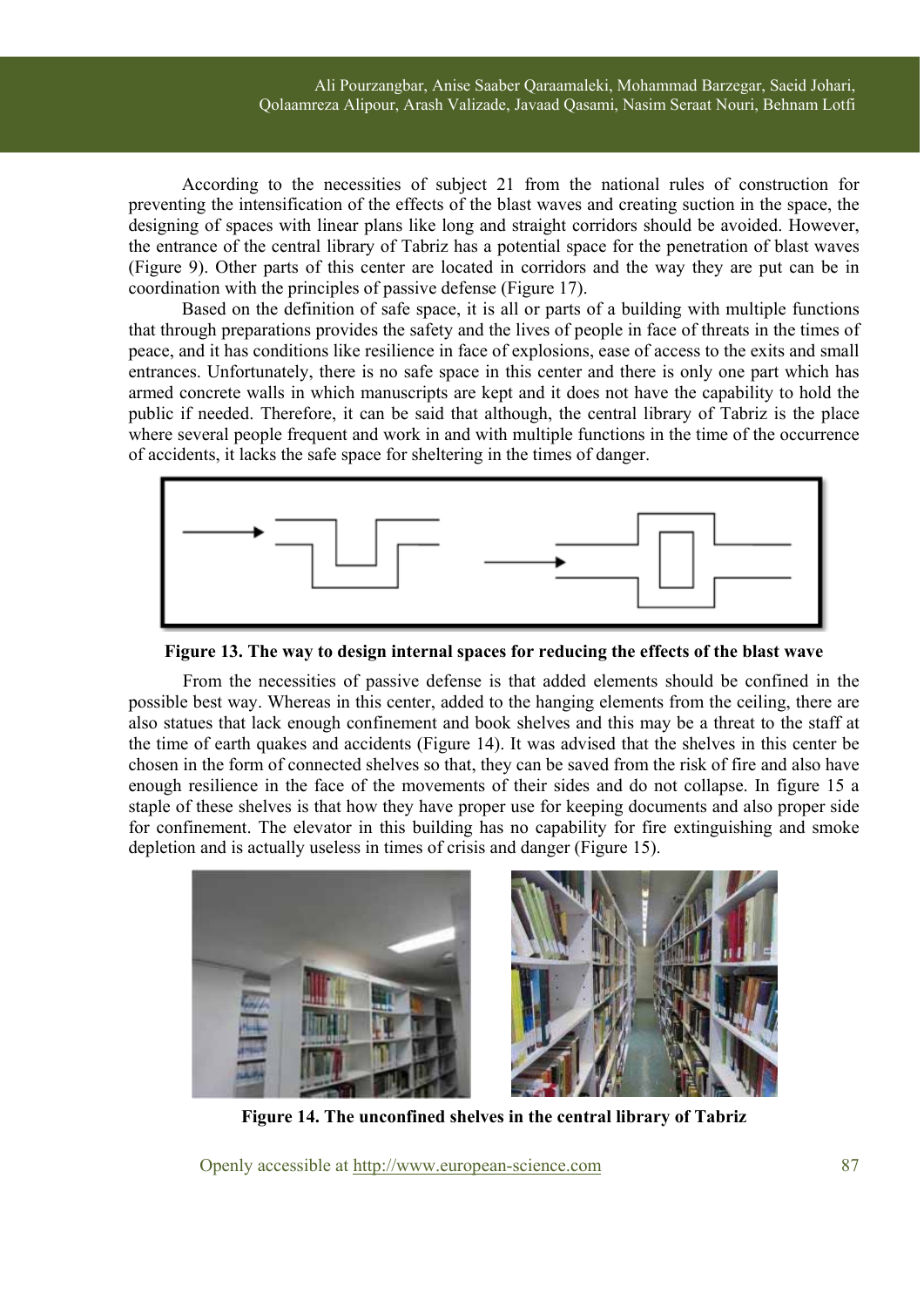![](_page_8_Picture_1.jpeg)

### **Figure 15. The elevator of the central library and proper shelves with high combinability and in coordination with passive defense**

The entrance of the building should be designed in a way that added to regular times, could response to the amount of traffic in the time of crisis. Also, these entrances should have the capability to be fixed in case of destruction and the ceilings that are resilient against the fallen debris as much as possible (Figure 16 A). The main entrance of the central library of Tabriz has a ceiling which is recessed and it is executed above ground level (Figure 16 B). The recessed entrance is desirable not only because it has the capability to reduce the effects of the explosion, but also because it facilitates crisis management. However, the execution of an entrance above ground level reduces the effects of blast waves.

![](_page_8_Picture_4.jpeg)

**Figure 16. The main entrance of the central library of Tabriz** 

# **Conclusion**

The observation of the necessities of passive defense from the standpoint of civil engineering, architecture and civil planning leads to the reduction of vulnerability of the structure, facilities and human casualties. Therefore, knowing these necessities and subject 21 of the national construction rules is very important. In these studies, added to the introduction of the necessities of passive defense in the above mentioned fields, the amount of the coordination of these rules with the project of the central library of Tabriz was analyzed.

The study results indicated that although the central library of Tabriz is one of the most important centers for storing documents, manuscripts and books, and also the place many people